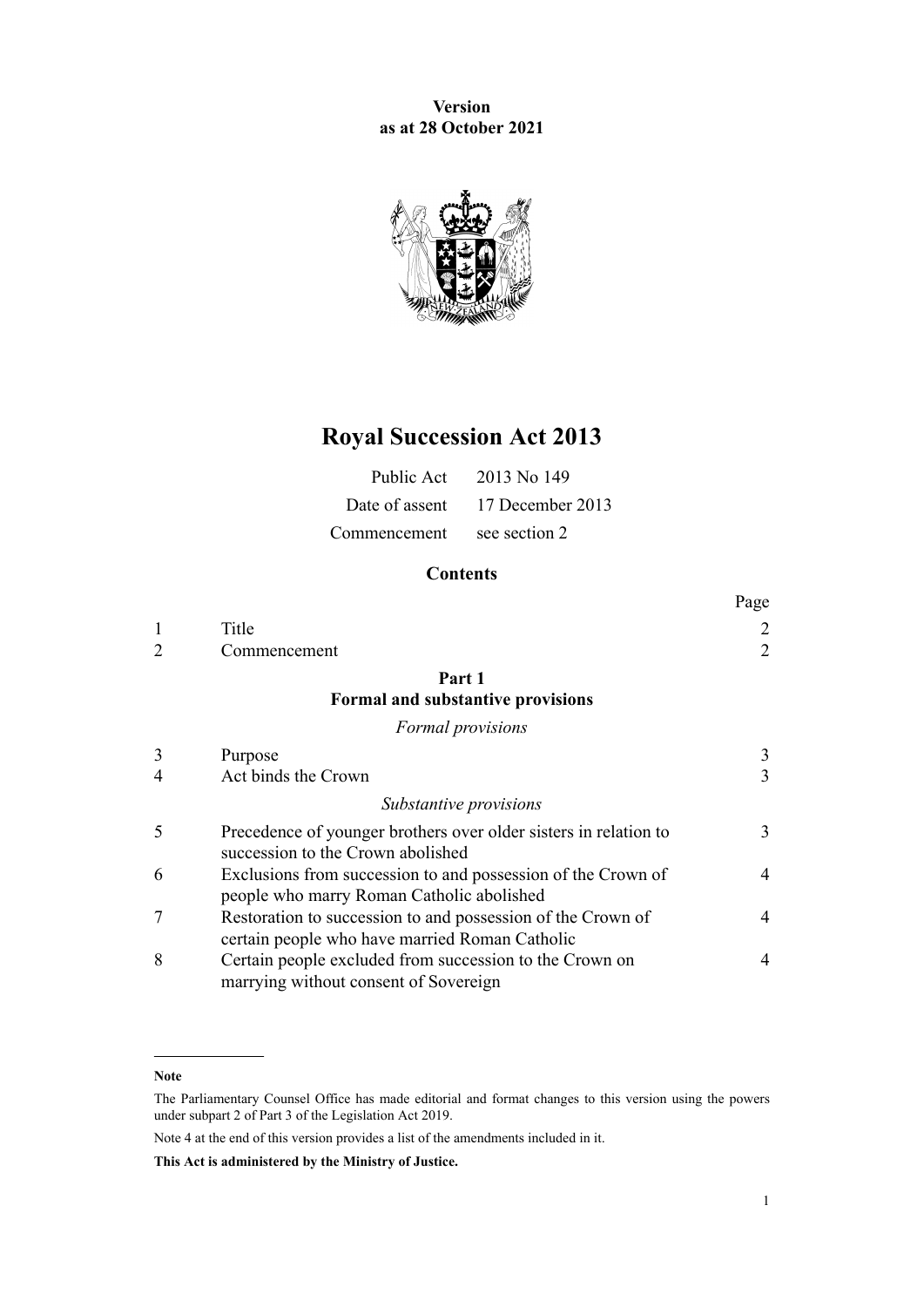<span id="page-1-0"></span>

| s 1 | <b>Royal Succession Act 2013</b>                        | Version as at<br>28 October 2021 |
|-----|---------------------------------------------------------|----------------------------------|
| 9   | Certain marriages of descendants of George II validated |                                  |
|     | Part 2                                                  |                                  |
|     | <b>Application in New Zealand of Imperial Acts</b>      |                                  |
| 10  | Application of Bill of Rights 1688                      | 5                                |
|     | Application of Act of Settlement 1700                   | 5                                |
| 12  | Application of Royal Marriages Act 1772                 | 5                                |
| 13  | Imperial Laws Application Act 1988 amended              |                                  |

#### **The Parliament of New Zealand enacts as follows:**

## **1 Title**

This Act is the Royal Succession Act 2013.

#### **2 Commencement**

- (1) [Parts 1](#page-2-0) and [2](#page-4-0) come into force at a time, and on a day, to be appointed by the Governor-General by Order in Council.
- (2) One or more orders may be made appointing different times and days for dif‐ ferent provisions.
- (3) Before the time and day appointed for a provision by an order under subsection (1) (in this Act called the **changeover**), the order may be amended or revoked.
- (4) The rest of this Act comes into force on the day after the date on which this Act receives the Royal assent.
- (5) An order under this section is secondary legislation (*see* [Part 3](http://legislation.govt.nz/pdflink.aspx?id=DLM7298343) of the Legis‐ lation Act 2019 for publication requirements).

| Legislation Act 2019 requirements for secondary legislation made under this section |                                                                                                  |                                    |  |  |
|-------------------------------------------------------------------------------------|--------------------------------------------------------------------------------------------------|------------------------------------|--|--|
| <b>Publication</b>                                                                  | PCO must publish it on the legislation website and notify LA19 s $69(1)(c)$<br>it in the Gazette |                                    |  |  |
| <b>Presentation</b>                                                                 | The Minister must present it to the House of<br>Representatives                                  | LA19 s 114, Sch 1<br>cl $32(1)(a)$ |  |  |
| <b>Disallowance</b>                                                                 | It may be disallowed by the House of Representatives                                             | LA19 ss 115, 116                   |  |  |
| This note is not part of the Act.                                                   |                                                                                                  |                                    |  |  |

Section 2(1): Parts 1 and 2 brought into force, at 1 pm on 26 March 2015, by the Royal Succession Act Commencement Order 2015 (LI 2015/54).

Section 2(5): inserted, on 28 October 2021, by [section 3](http://legislation.govt.nz/pdflink.aspx?id=LMS268932) of the Secondary Legislation Act 2021 (2021 No 7).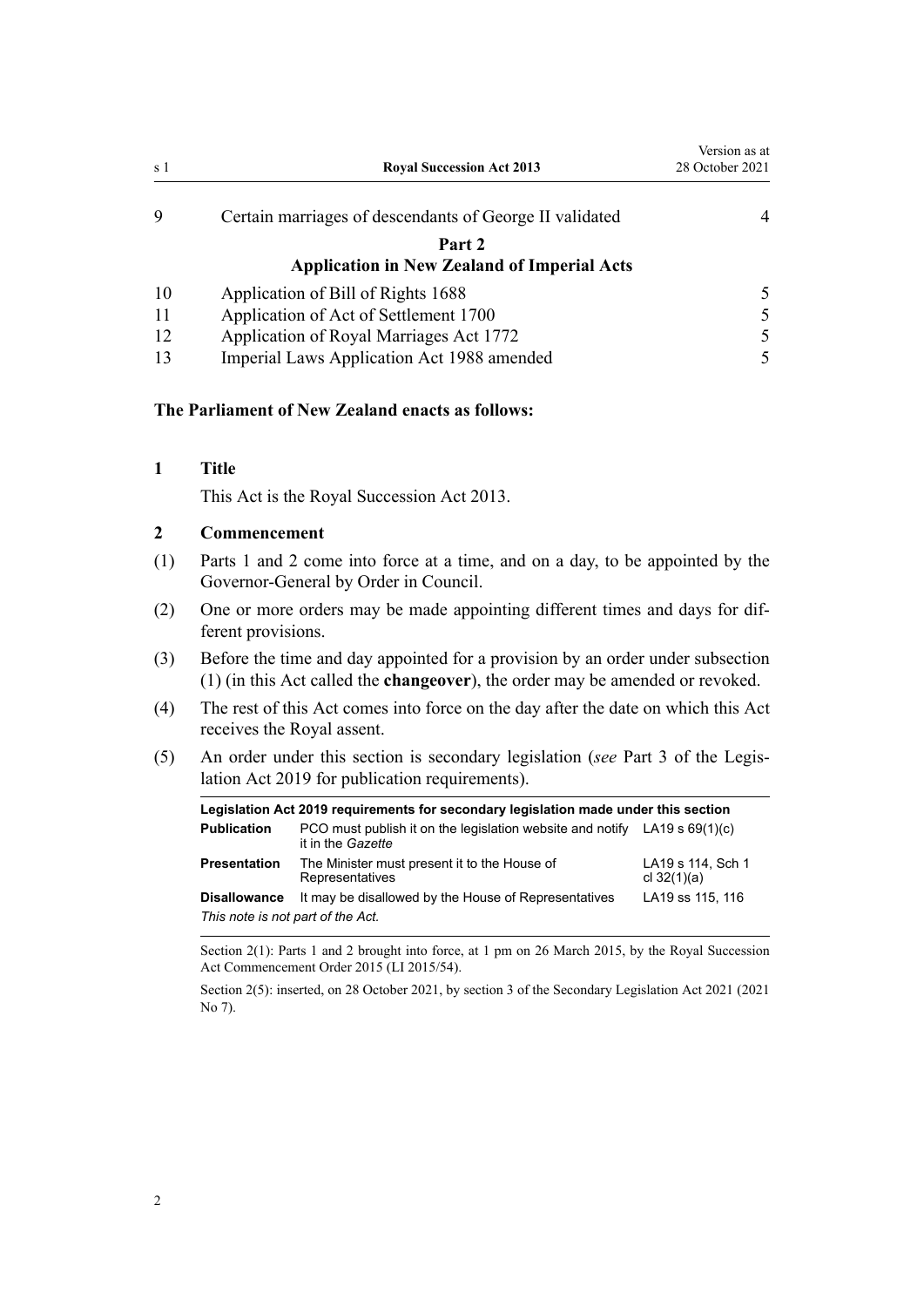# **Part 1 Formal and substantive provisions**

# *Formal provisions*

# <span id="page-2-0"></span>**3 Purpose**

The purpose of this Act is—

- (a) to implement in New Zealand law changes to the rules of Royal succes‐ sion approved in principle at a meeting on 28 October 2011, coinciding with the Commonwealth Heads of Government Meeting in Perth, Australia, or agreed through later discussions among the Sovereign's Realms:
- (b) to provide for the succession to the Crown to be determined without regard to the sex of people born after 12 noon on 29 October 2011 (New Zealand daylight time):
- (c) to abolish the exclusions from the succession to and possession of the Crown of people who marry a person of the Roman Catholic faith:
- (d) to provide for the [Royal Marriages Act 1772](http://legislation.govt.nz/pdflink.aspx?id=DLM11500) to cease to be part of the laws of New Zealand, and to enact in its place provisions requiring the consent of the Sovereign in right of the United Kingdom of Great Britain and Northern Ireland to the marriage of any person at a time when the person is one of the 6 people next in the line of succession to the Crown:
- (e) to validate (for purposes other than succession to the Crown purposes) certain marriages solemnised without awareness of, and compliance with, the requirements of the [Royal Marriages Act 1772.](http://legislation.govt.nz/pdflink.aspx?id=DLM11500)

#### **4 Act binds the Crown**

This Act binds the Crown.

#### *Substantive provisions*

# **5 Precedence of younger brothers over older sisters in relation to succession to the Crown abolished**

- (1) In the determination of the succession to the Crown, no regard is to be had to the sex of any person born after 12 noon on 29 October 2011 (New Zealand daylight time).
- (2) The rule of law by which a younger brother or a descendant of his has, in rela‐ tion to succession to the Crown, precedence over an older sister or a descend‐ ant of hers is abolished to the extent that it conflicts with subsection (1).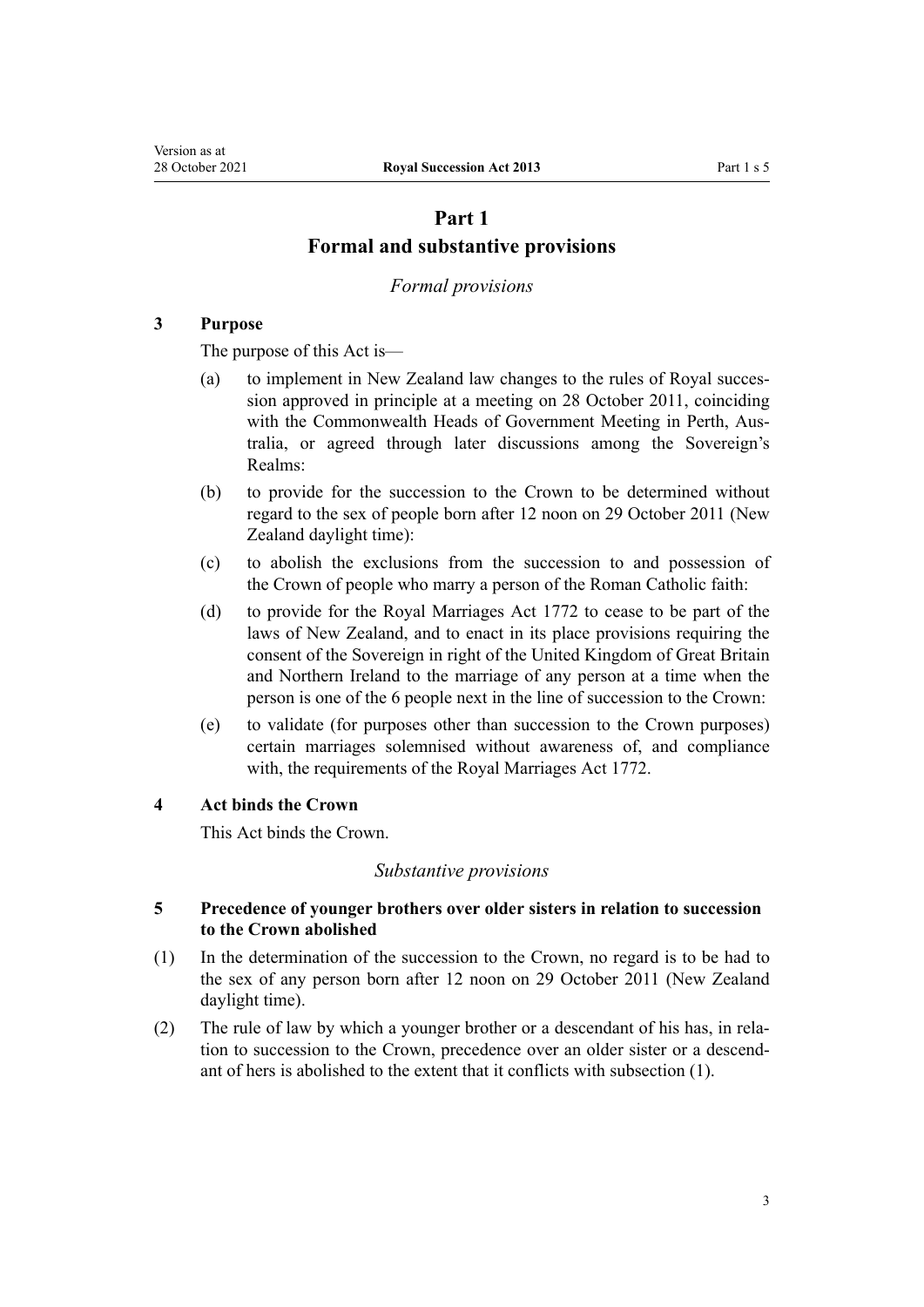# <span id="page-3-0"></span>**6 Exclusions from succession to and possession of the Crown of people who marry Roman Catholic abolished**

No person is excluded from succeeding to or possessing the Crown by virtue only of marrying, after the changeover, a person of the Roman Catholic faith.

# **7 Restoration to succession to and possession of the Crown of certain people who have married Roman Catholic**

No person alive immediately before the changeover is excluded from succeed‐ ing to or possessing the Crown by virtue only of having married, before the changeover, a person of the Roman Catholic faith.

# **8 Certain people excluded from succession to the Crown on marrying without consent of Sovereign**

- (1) A person who, after the changeover, proposes to marry, and who immediately before marrying is one of the 6 people next in the line of succession to the Crown, must obtain before marrying the consent to the marriage concerned of the Sovereign in right of the United Kingdom of Great Britain and Northern Ireland.
- (2) The effect of a person's failure to comply with subsection (1) is that the person and the person's descendants from the marriage concerned are excluded from succeeding to the Crown.

# **9 Certain marriages of descendants of George II validated**

- (1) The [Royal Marriages Act 1772](http://legislation.govt.nz/pdflink.aspx?id=DLM11500) must, for all purposes other than purposes relat‐ ing to succession to the Crown, be treated as never having applied to a marriage (being a marriage that, but for this section, would under that Act be null and void to all intents and purposes whatsoever) if,—
	- (a) at the time the marriage was solemnised, neither party was one of the 6 people next in the line of succession to the Crown; and
	- (b) at the time the marriage was solemnised, the (or each) party descended from His late Majesty King George the Second was unaware, and it was reasonable in all the circumstances for that (or for each such) party not to be aware, that that Act applied to it; and
	- (c) before the changeover, no person has acted on the basis that the marriage was void.
- (2) A party to the marriage is, for the purposes of this section, aware that that Act applied to it if consent under [section 1](http://legislation.govt.nz/pdflink.aspx?id=DLM11507) of that Act to the marriage was sought before it was solemnised (whether or not notice was also given under [section 2](http://legislation.govt.nz/pdflink.aspx?id=DLM11508) of that Act relating to the marriage before it was solemnised).
- (3) Subsection (2) does not limit subsection (1)(b).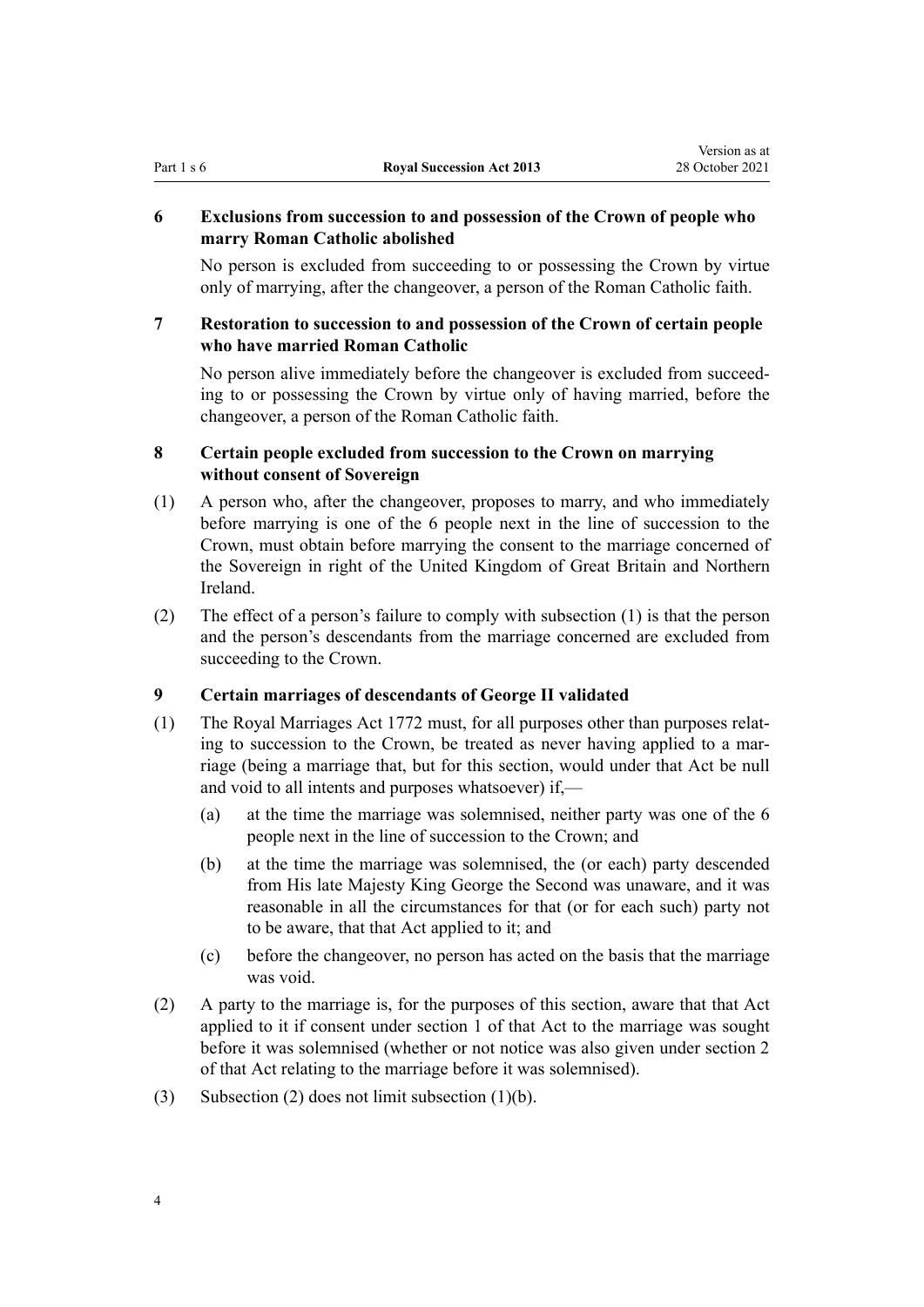# **Part 2**

# **Application in New Zealand of Imperial Acts**

# <span id="page-4-0"></span>**10 Application of Bill of Rights 1688**

The [Bill of Rights 1688](http://legislation.govt.nz/pdflink.aspx?id=DLM10992) (1 Will and Mar Sess 2, c 2) continues to be part of the laws of New Zealand, but as if, on the changeover, it had been amended by deleting from [section 1—](http://legislation.govt.nz/pdflink.aspx?id=DLM11115)

- (a) "or by any King or Queene marrying a Papist"; and
- (b) "or shall marry a Papist"; and
- (c) "or marrying".

# **11 Application of Act of Settlement 1700**

The [Act of Settlement 1700](http://legislation.govt.nz/pdflink.aspx?id=DLM11130) (12 and 13 Will 3, c 2) continues to be part of the laws of New Zealand, but as if, on the changeover, it had been amended by—

- (a) deleting from the Preamble "or marry a Papist" and "or marrying"; and
- (b) deleting from [section 2](http://legislation.govt.nz/pdflink.aspx?id=DLM11138) "or shall marry a Papist".

# **12 Application of Royal Marriages Act 1772**

- (1) On the changeover, the [Royal Marriages Act 1772](http://legislation.govt.nz/pdflink.aspx?id=DLM11500) ceases to be part of the laws of New Zealand.
- (2) [Sections 32 to 35](http://legislation.govt.nz/pdflink.aspx?id=DLM7298282) of the Legislation Act 2019 apply to the [Royal Marriages Act](http://legislation.govt.nz/pdflink.aspx?id=DLM11500) [1772](http://legislation.govt.nz/pdflink.aspx?id=DLM11500) as if it were an Act of the Parliament of New Zealand and subsection (1) had repealed it on the changeover.

Section 12(2): amended, on 28 October 2021, by [section 3](http://legislation.govt.nz/pdflink.aspx?id=LMS268932) of the Secondary Legislation Act 2021 (2021 No 7).

## **13 Imperial Laws Application Act 1988 amended**

- (1) This section consequentially amends the [Imperial Laws Application Act 1988](http://legislation.govt.nz/pdflink.aspx?id=DLM135073).
- (2) In [Schedule 1](http://legislation.govt.nz/pdflink.aspx?id=DLM135091),—
	- (a) in the item relating to the Bill of Rights 1688, after "(6 Geo 4, c 50)", insert "and section 10 of the Royal Succession Act 2013"; and
	- (b) in the item relating to the Act of Settlement 1700,—
		- (i) after "Preamble", insert "(as amended by section 11(a) of the Royal Succession Act 2013)"; and
		- (ii) after " $(10$  Edw 7 and 1 Geo 5, c 29)", insert " $($ and section 11 $(b)$  of the Royal Succession Act 2013)"; and
	- (c) repeal the item relating to the [Royal Marriages Act 1772](http://legislation.govt.nz/pdflink.aspx?id=DLM11500).